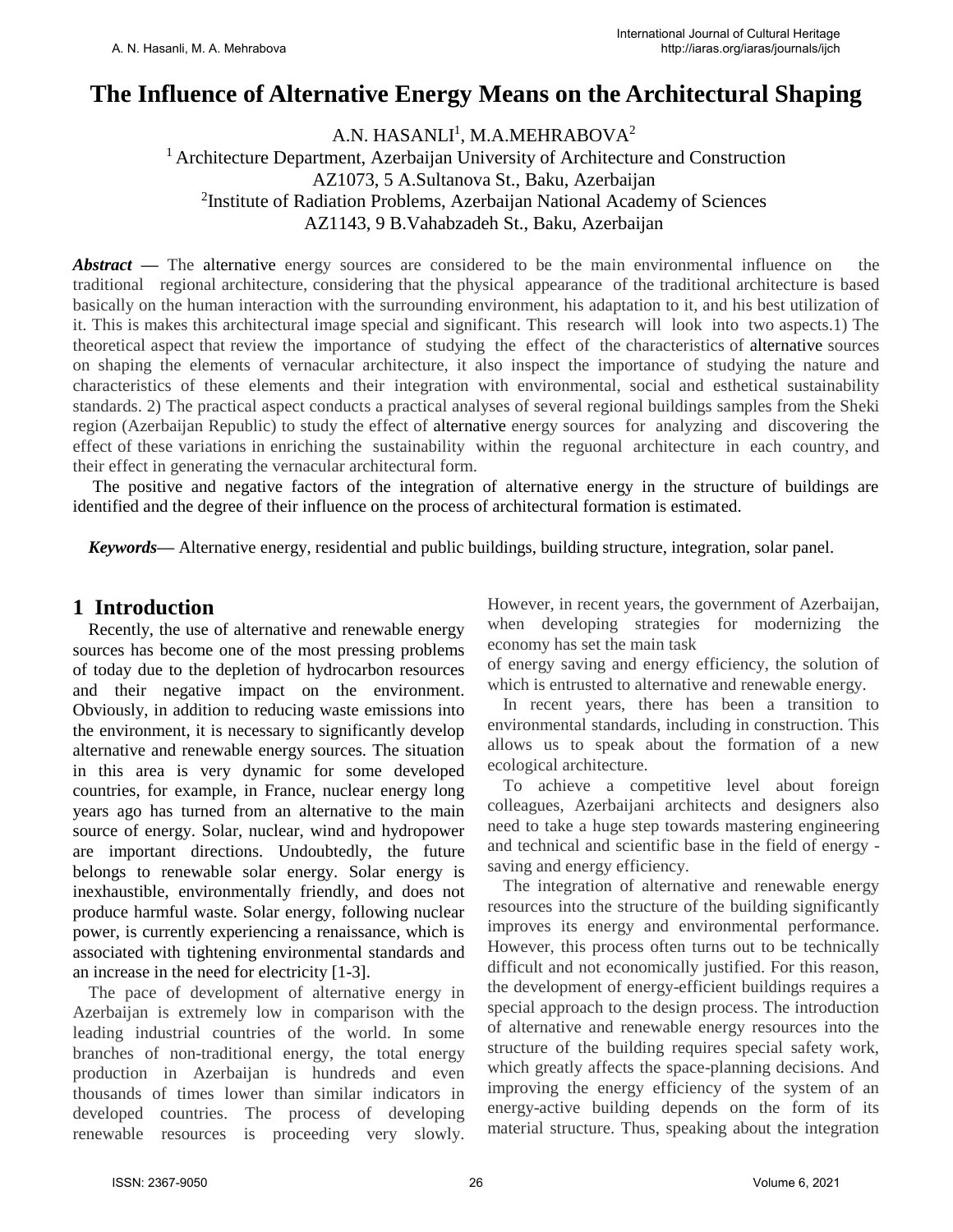of alternative and renewable energy into the structure of a building, a special approach to architectural shaping is required. An important task is the competent synthesis of architecture and alternative or renewable energy, which requires a skillful and advanced scientific experience and approach [4]. Thus it is necessary to use the latest computer-aided design systems. Only the development of advanced technical tools will lead to the development of ecological architecture, which will preserve the ecology and resources of our planet for future generations, and also form a new ecological consciousness in the current generation.

Today, the world scientific experience has a significant amount of materials on the problem of integrating alternative and renewable energy resources into the structure of buildings. Most of the research work is of an engineering and technical nature, without touching upon the problems of architecture, including the process of shaping.

In this paper, we clarify the ways that alternative energy sources contribute to shaping the form of vernacular traditional architecture within the Sheki-Zagatala region of Azerbaijan, and define how vernacular architecture achieved sustainability through being environmentally responsive to a specific location in a specific period time. Literature review on the topic showed a lack of scientific indicators about the effect of natural energy resources in creating the image of an environmentally responsive vernacular architecture within the Sheki-Zagatala region. While there is a large body of literature regarding environmental sustainability in vernacular architecture in general, there are limited studies regarding the effect of natural energy resources in creating the image of an: environmentally responsive vernacular architecture within the Sheki region in specific. Moreover, there are limited studies about the character and image of vernacular architecture in the Sheki-Zagatala region.

The purpose of this work also was to identify the positive and negative factors of the integration of alternative and renewable energy resources into the structure of buildings and to assess the degree of their influence on the process of architectural shaping.

The object of the study was residential, public and traditional regional buildings with the integration of alternative and renewable energy resources into their structure.

## **2 Vernacular architecture**

The word "vernacular" comes originally from the Latin word: Verna, which means the traditional or the local. Vernacular architecture is the architecture that prevails at the whole society in a specific time

concerning its culture and context [5]. Many terms had been used to refer to vernacular architecture, as Rudofsky mentioned in his book Architecture without architects [6]. Oliver [7] proposed defining vernacular architecture as the successful result of an architecture that corresponded rationally to the available local building materials, climate conditions and cultural needs. He also mentioned that there isn't any clear definition of vernacular architecture, though it can be possibly a mix of architectural and human about time, geography and history. Another famous author on vernacular architecture defined the vernacular architecture as the result of the total integration of many variables such as; society, culture, environment, building materials, and geographic location; as it is the product of processing all those variables together [8].

Vernacular architecture is a reflection of how many civilizations across the world historically lived in their local environments [9], it is a reflection of how cultures adapted and utilized the natural sources provided to them in a specific region, which resulted in generating a unique architectural image from one region to the other. While at the same time succeeded in providing the basic sheltering needs from the weather conditions, resolving climatic problems, integrating social functions, and also added physical and aesthetical special appearance [10]. All of that is considered the prime motivators that resulted in the formation of different shapes of vernacular architecture across the world as a whole, and across different locations within a region, like the Sheki-Zagatala region included in this study.

Vernacular architecture is the architecture that provides harmony to each element of its buildings, urban fabric, environment, building materials, culture, and climate [11], in other words; Vernacular architecture is sustainable, But is it is important to mention here that sustainability measures are different from time to time, our present time criteria for sustainability might be different from that naturally found in vernacular architecture, so we need to keep in mind that we are talking about a specific time in which those vernacular forms emerged and how conveniently they provided human comfort to their users within their context in the past so we can learn from vernacular sustainability experiences [12].

# **3 Alternative and renewable energy in the structure of buildings**

The concept of means of alternative and renewable energy includes a complex of engineering and technical means for receiving, processing, transforming and distributing energy between consumers based on energy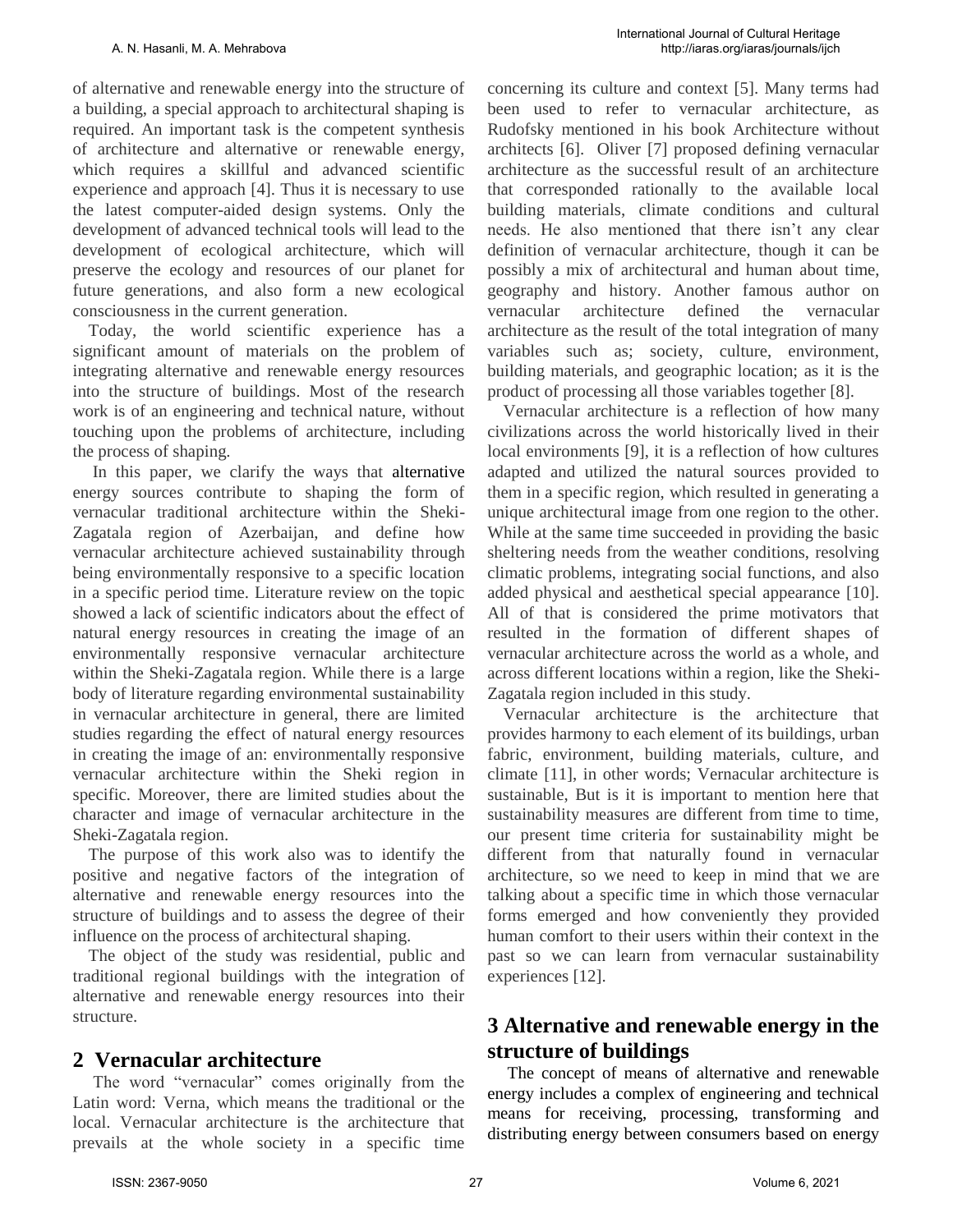resources of various types of alternative and renewable energy.

Solar energy is one of the most promising energy sources, since the sun is practically inexhaustible, absolutely safe, and affordable energy source. The total amount of solar energy supplied to the Earth's surface per year is not only many times greater than the energy of the world's reserves of oil, gas, coal, uranium and other energy resources, but almost ten thousand times more than modern energy consumption. Currently, more and more countries are planning large-scale use of solar energy in their energy programs.

The direct conversion of solar energy into electricity is widespread in world practice and is considered one of the main tasks of the energy sector in developed countries. Under the 1997 Kyoto Protocol, construction began on large-scale alternative energy plants in the EU and the US.

The basis of solar panels (SP) is the solar cell (SC) semiconductor material that directly converts sunlight into electricity. With a small demand for electricity (less than 500 W of power), the installation of a joint venture is preferable to other types of energy.

The joint venture is easier to install compared to wind turbines. They take up less space, are more reliable in providing energy, do not require a mast, and are practically invisible from the outside on the roof. There is no need to use a crane or transport construction materials by trucks. You just need to properly position and fix the panels on the roof. The ideal location for a private consumer is the roof of the building, preferably facing south. Thus, on a roof area of  $5 \times 5m^2$ , about 4 kW of solar power can be accommodated. Ground placement is also possible, but in this case a large open area is needed. In practice, land-based placement is more common in industrial power generation projects.

Quality solar panels can easily withstand any weather conditions, even hail. The only maintenance required is to clean the surface of snow and dust from time to time, which can significantly increase productivity. There are also systems that can turn the solar array to follow the sun during the day, thus increasing energy production by up to 50% of stationary generation.

A distinctive feature of the entire class of solar cells is that the process of converting solar radiation energy into electrical energy occurs inside the solar cell and does not require the use of any moving parts or natural fuel. Moreover, no waste is generated during the conversion process. Moreover, from the point of view of the time scales of human evolution, the Sun is an unlimited source of energy.

The need for portable power sources is increasing. In our life, thanks to technological progress, there are constantly emerging devices with which it is difficult for us to part, even for a short period of time. Due to the need to use different types of electronics, the problems of its power supply are becoming more acute. New generation solar panels are lightweight and reliable batteries that are designed to recharge and power batteries for various devices.

Unfavorable factors in the operation of energy facilities were identified, which are divided into the following: factors of constant action such as noise, vibration, electromagnetic and radiation, temporary factors with a certain cyclical nature as harmful emissions, transportation of raw materials and waste, potential factors of a single nature such as fire and explosion hazard the possibility of a man-made accident.

Additional positive factors for the operation of alternative energy in the structure of buildings are independence from network failures, a careful attitude of the consumer to energy costs, the possibility of selfservice and personal technical control of the energy system by the consumer and the possibility of selling excess energy.

All buildings, according to the nature of interaction with alternative energy facilities, are proposed to be divided into two groups: buildings with power plants located outside their material and structural structure, and buildings with power plants located in their material and structural structure. In the first group, it is necessary to distinguish buildings that use transported energy, as a rule, through energy or heating networks, from a remote power generating unit, and buildings with separate power plants, in the immediate vicinity, and, as a rule, aimed at supplying energy to this particular building. Installations of this kind do not affect the space-planning solution of the building and its material-constructive structure, acting as a peripheral element. However, together they form a single functional complex. The second group includes buildings that use power plants as peripheral devices. Power generating plants here act as additional engineering and technical elements that do not affect the volumetric planning solutions of buildings and their structure as a whole. Also, the second group includes technical buildings in the structure of a production facility. Such buildings in themselves fulfill a secondary functional purpose, not being an independent object, and are completely subordinate to the operation of a power generating installation. Of the greatest importance for this work are objects that are also related to the second group, in which power plants form their material-constructive structure. Such buildings, by and large, form a single whole with an energy-generating facility, forming a functional synthesis.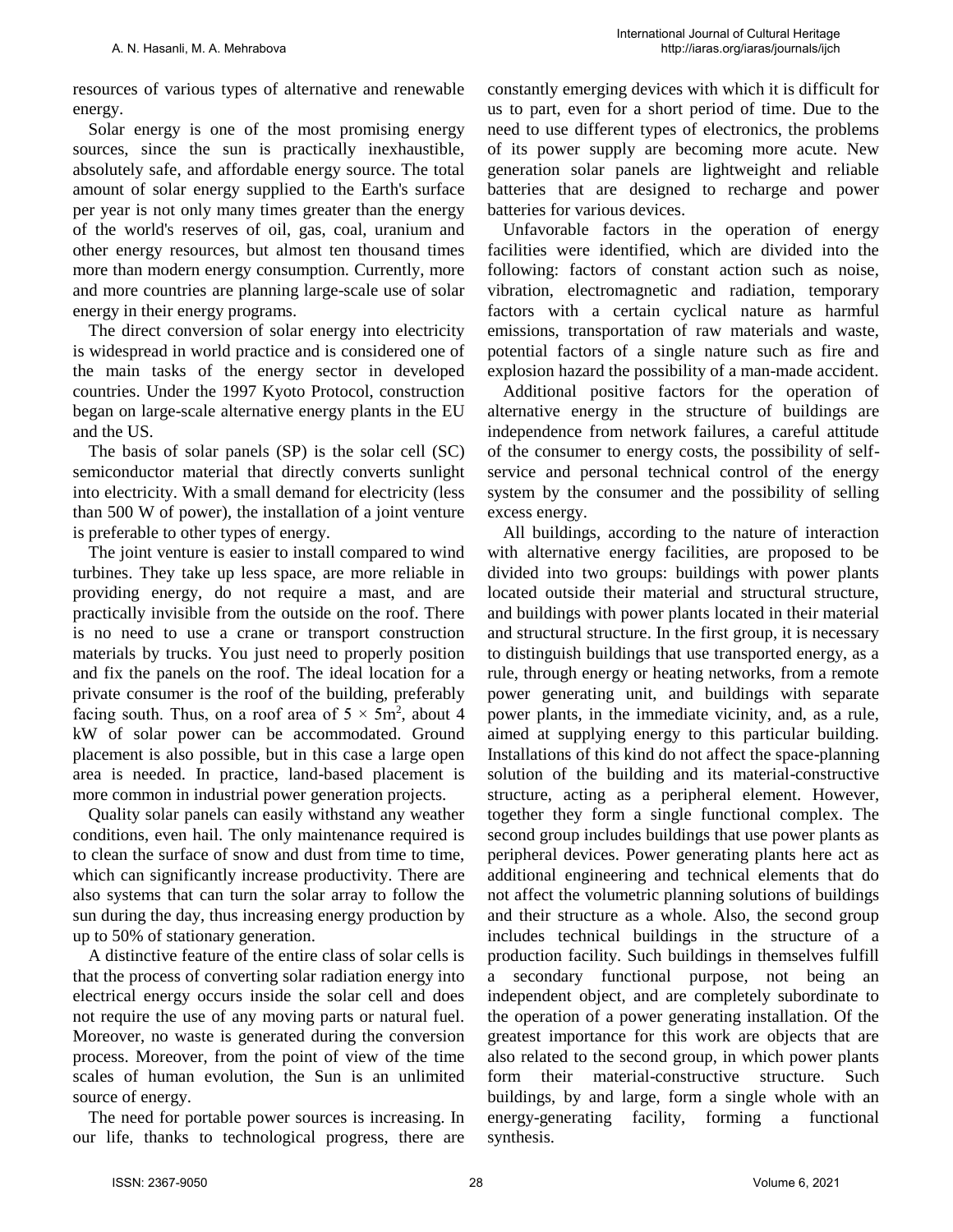The productivity of a photovoltaic system is highly dependent on the climatic context in which it is located. The amount of electricity produced is, in fact, directly proportional to the availability of solar radiation and, to a much smaller extent, inversely proportional to the working temperature of the cells. It is therefore extremely important to define the correct inclination and orientation of the modules, to maximize the incident radiation and favor heat loss. At the latitudes of EAC countries, the optimum tilt angle is  $0^{\circ}$  (horizontal), but up to 15° there is no significant decrease in production. Hence the fact that, contrary to what is generally proposed for higher latitudes, it is not appropriate to put PV panels on the walls, or as overhangs for windows shading the south or north facade since they would remain in the shade for half the year.

Architectural integration represents an interesting opportunity for photovoltaics, with very promising growth prospects, even in strictly economic terms. The installation of the modules on the building envelope provides a variety of advantages, such as the use of the land surface already occupied by buildings. To obtain the best performance of a photovoltaic system, whether integrated into the building envelope or not, careful planning is necessary. The modules must be located in such a way as to intercept the maximum possible solar radiation, avoiding shade produced by trees, surrounding buildings, or parts of the building itself.

Ventilation of modules, by leaving a gap between their bottom surface and the roof or other building components on which they are mounted, is an important prerequisite to avoid lower performances than expected. When the modules are mounted on a roof, care must be taken not only to leave a ventilated gap but also to increase the roof insulation, to avoid a significant heat flow due to the panels' relatively high temperature reaching the indoor environment.

### **4 Case studies**

The present research aims to advance green energy consumption by integrating energy conversion schemes into buildings, as an inherent part of architectural construction. The realization of such tasks implies adjustment of external shapes of buildings. Particular solutions depend on the chosen types of renewable energy sources, geographic location, and environmental conditions. The novelty of suggested solutions is based on the principle of preliminary crowding of solar radiation.

This part of the research will adopt an analytical descriptive approach, where will present case from common vernacular dwelling typologies found in the Sheki-Zagatala region and describe how each case's forms and features are responsive to the alternative energy in their context in a way of providing environmental sustainability measures and human comfort to the users.

As a prototype of the traditional is caravanserai (figure 1) that originated in the XVIII-XIX century and is found in several places within the Sheki region. This type Yuxari Caravanserai consists of a linear plan house where all spaces open up to a loggia that is placed on the elevation facing direct sun radiation, this form especially responds to the sun factor by shading it  $$ preventing overheating in summer where the sun is high and obtain solar energy in winter where the sun is low.





 b) Figure 1. Sheki Caravanserai a) Yuxari Caravanserai, b) Ashagi Caravanserai

The roof here is mostly no flat, made of wooden beams that are covered with sticks and mud for insulation. As for building materials they are local brick or stone depending on what is available in the location, if brick they are usually covered in plaster for protection and insulation, the structure of the building depends on stone columns, this is why no massive walls are needed to carry the roof. For such a design of the building, it is convenient and profitable to install solar panels on loggias and roofs.